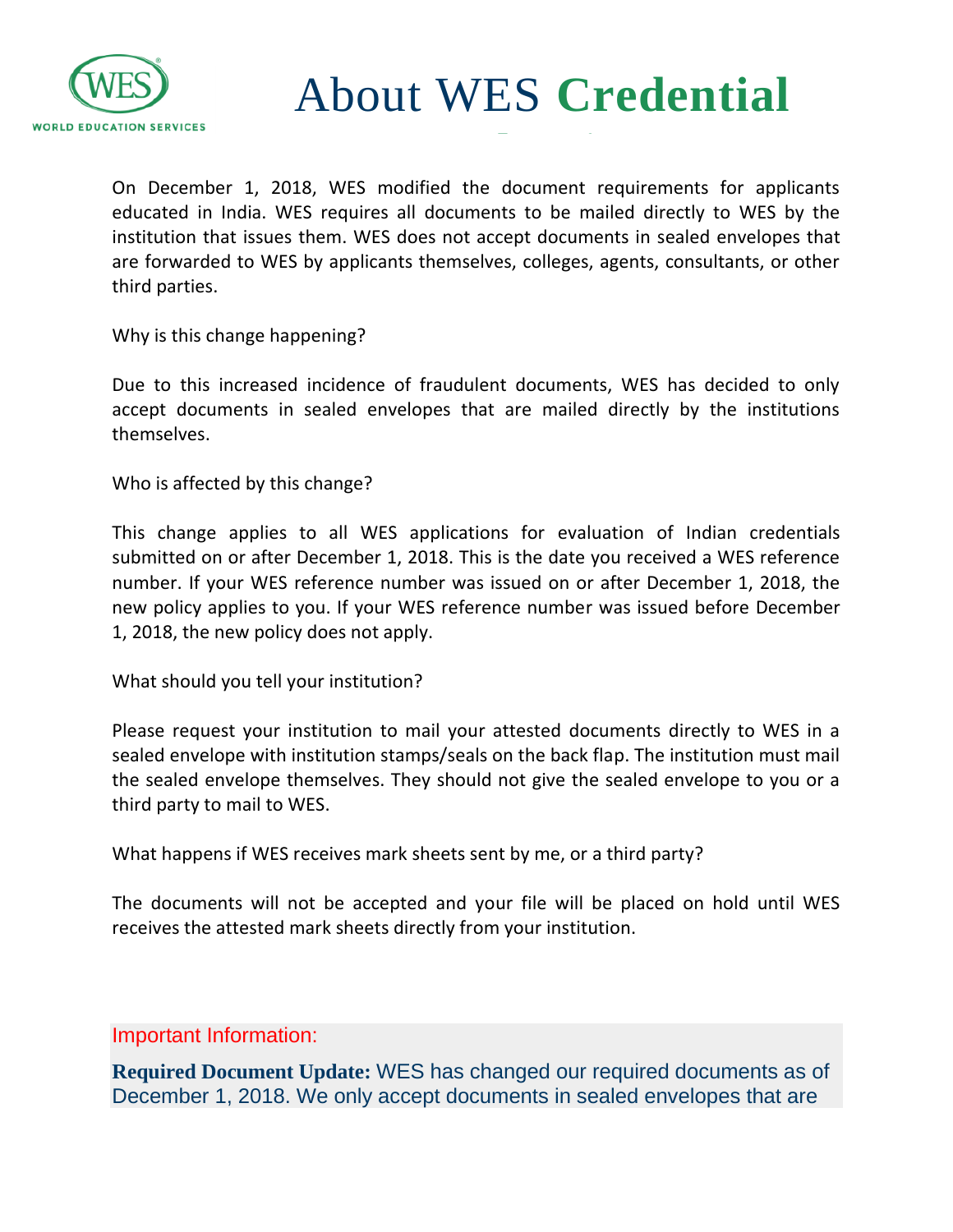mailed directly by the institutions themselves. This means that WES will not accept documents sent by colleges, students themselves, third party agents, or anyone else.

If your WES reference number was issued on or after December 1, 2018, the new policy applies to you. If your WES reference number was issued before December 1, 2018, the new policy does not apply. For more information, please click [here](https://www.wes.org/help#/path/Credential-Evaluation/1200364261/Document-Requirements-for-India.htm).

### **Before you send documents, you must complete an application and obtain a reference number.**

You must **include your WES reference number** on all envelopes and correspondence.

WES is not responsible for documents that arrive without a reference number.

 For study completed at **the I.K.Gujral Punjab Technical University** [click here.](https://applications.wes.org/onlineapp/document?ctry=ca)

- WES reserves the right to verify all documents submitted for evaluation. If it is determined that verification is required, WES will contact your institution or other authorized source to authenticate your documents. Once a response is received, WES will proceed with your evaluation.
- For applicants submitting an Indian Master's Degree or Postgraduate Diploma for evaluation, you must also provide your bachelor's degree documents. WES cannot complete an evaluation without these documents. *The only exceptions where your bachelor's degree documents are not required are: Master of Education, Master of Engineering, Master of Philosophy, and Master of Technology.*
- WES does not evaluate study in Ayurveda, Unani, and Siddha indigenous medical systems. [Click here](https://applications.wes.org/onlineapp/document?ctry=ca) for further information.
- WES has no affiliation with companies, persons, or agencies in India. We are not responsible for claims made by third parties, and we urge applicants to deal directly with WES regarding documentation or the evaluation process.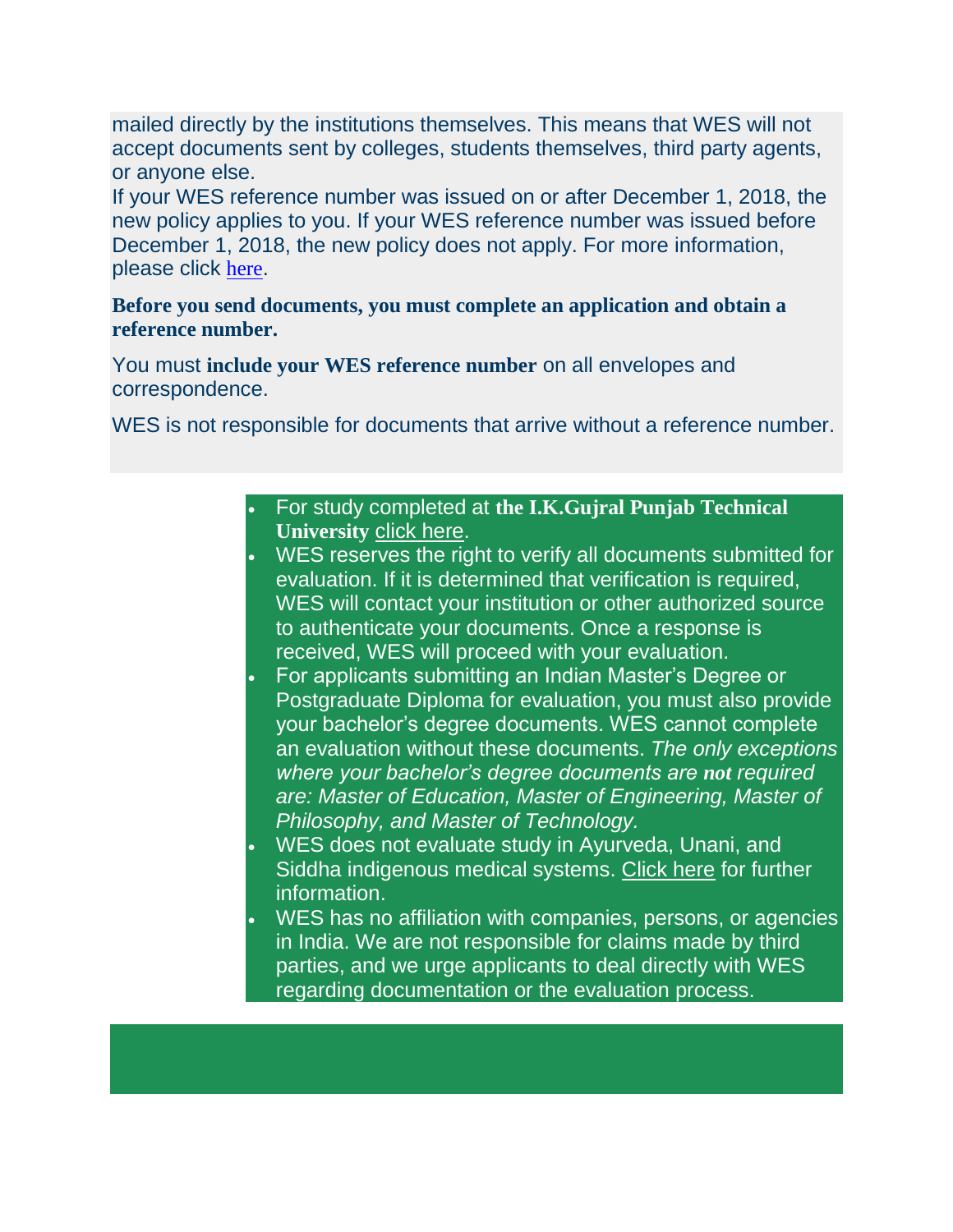### 1. Degree Certificate (Final or Provisional)

What you need to do:



For completed study, you send a clear and legible copy of this document to WES. Do not send your original document.

### 2. Mark Sheets/Statement of Marks

This is an official document issued by the institution responsible for conducting the examinations (e.g. university or autonomous college). It lists all subjects/papers taken and marks earned for each year of study and must include your university student identification number.

College-issued mark sheets/result cards are not accepted unless from an autonomous college. To check if your college has autonomous status [click](https://www.ugc.ac.in/oldpdf/colleges/autonomous_colleges-list.pdf)  [here](https://www.ugc.ac.in/oldpdf/colleges/autonomous_colleges-list.pdf).

What you need to do:

$$
\triangle \rightarrow \text{min} - \text{max}
$$

For completed, incomplete and in-progress study, ask the institution responsible for conducting the examinations to attest and send your documents **directly** to WES in a sealed envelope that is signed or stamped across the back flap by the appropriate authentication officer at the institution that conducted the examination. WES will not accept documents sent by colleges, students themselves, third party agents, or anyone else.

#### Important Information:

- WES only accepts documents issued, attested and sealed by the designated official at the institution that conducted the examination (e.g. Controller of Examination or Registrar's Offices). Attestations by individual professors or external notary publics will not be accepted.
- **Note carefully:** You must also provide your bachelor's degree documents. WES cannot complete an evaluation without these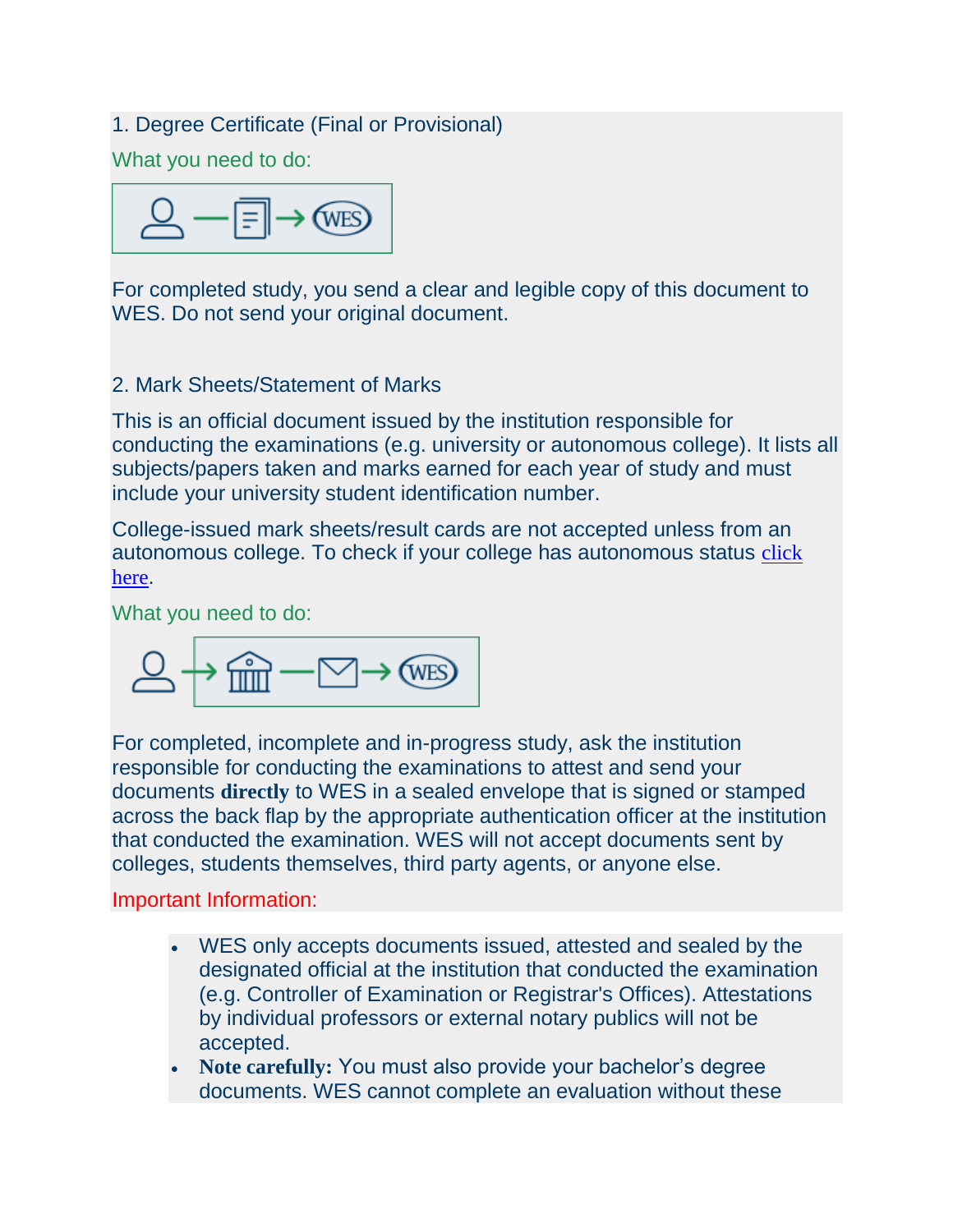documents. *The only exceptions where your bachelor's degree documents are not required are: Master of Education, Master of Engineering, Master of Philosophy, and Master of Technology.*

## **Sending Documents**

**Before you send documents, you must complete an application and obtain a reference number.**

**Enter your WES reference number** on all envelopes and correspondence. WES is not responsible for documents that arrive without a reference number. Documents that arrive in our office without a reference number may encounter processing delays.

**Do not send original documents** unless specifically requested by WES. All documentation received becomes the property of WES and cannot be returned.

# **E**<sup>*By*</sup> Postal Mail or Courier Delivery

**WES Reference No.** World Education Services Attention: Documentation Center 2 Carlton Street, Suite 1400 Toronto, Ontario M5B 1J3 Canada

All documents must be mailed to WES. WES does NOT accept documents delivered in person. No exceptions.